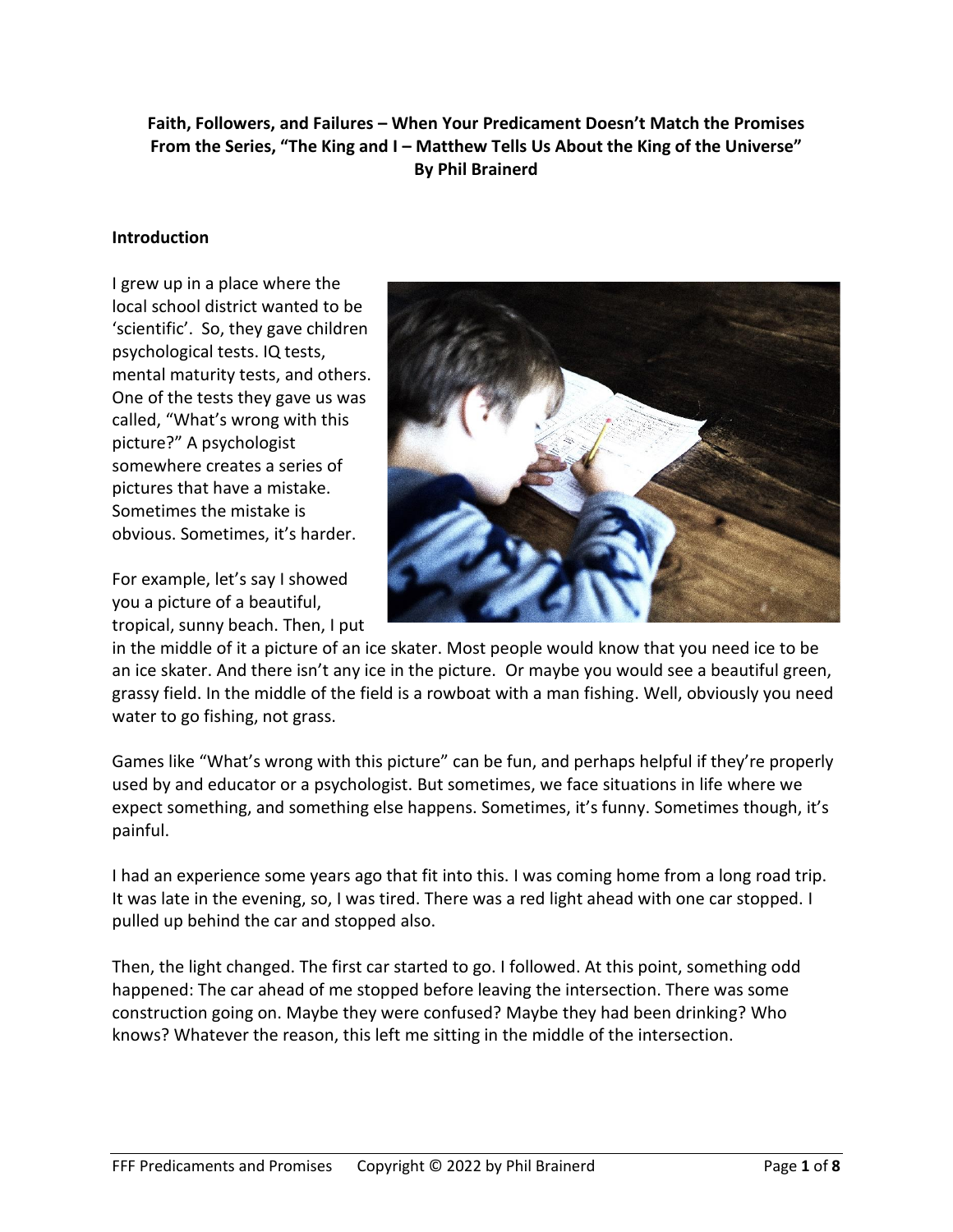Then, the light turned yellow. The car in front of me finally moved forward. At this point, I had a choice: If I stood still, I would be sitting in the middle of the intersection blocking traffic. Who wants that? So, I proceeded to move forward.

Right then, I saw those lights - Those flashing lights that tell you that you have a police car behind you. I noticed that, the minute the lights came on, the car in front of me – the one that was going really slowly a minute ago – somehow found the energy to speed up. It started going fast – really fast. I recall that we were on a hill, and at the top of the hill was a traffic light that had turned red. *The car went right through the red light* - At high speed!

So I thought, "Well, we're about to see some justice. The police officer behind me is going after that bad boy." I pulled over to let the police car go after that criminal. However, instead of going after the criminal, the police car stopped behind me. A moment later, I was involved in a discussion with a police officer concerning where my car was when the light turned yellow. It seems the office acted like he had not seen the car in front of me. So, in his mind, I was the criminal.

After a short discussion, it became clear that the officer did not have enough evidence to charge me with a traffic violation. However, when I stopped the moment before, I took off my seatbelt so that I could get drivers license out of the wallet in my pocket. Well, before I knew it, had had a ticket for driving without a seatbelt.

I thought to myself, "What's wrong with this picture?"

Sometimes, life throws us into situations that don't make sense. We expect one thing, and something else happens. In normal life, it's bad enough. But sometimes we face issues of faith. It seems like, if there is a good God, the world should work a certain way. But sometimes, in fact often times, it works in a very different way than what we would expect. What do we do on those days? Do we conclude that there is no God? Do we conclude that maybe there is a God, but he's not good? Sometimes people who want to believe that here is a God, and that he is good, struggle.

We're going to meet someone today who faced that struggle.

We've been working our way through the book of Matthew. Matthew wanted all his friends to know about Jesus. So, he wrote a book. We just finished chapter 10, where we met the apostles of Jesus, his "sent ones." Jesus prepared these men to enter a sort of battlefield. He just sent them out. We see that in the first verse of chapter 11:

After Jesus had finished instructing his twelve disciples, he went on from there to teach and preach in the towns of Galilee. (Matthew 11:1)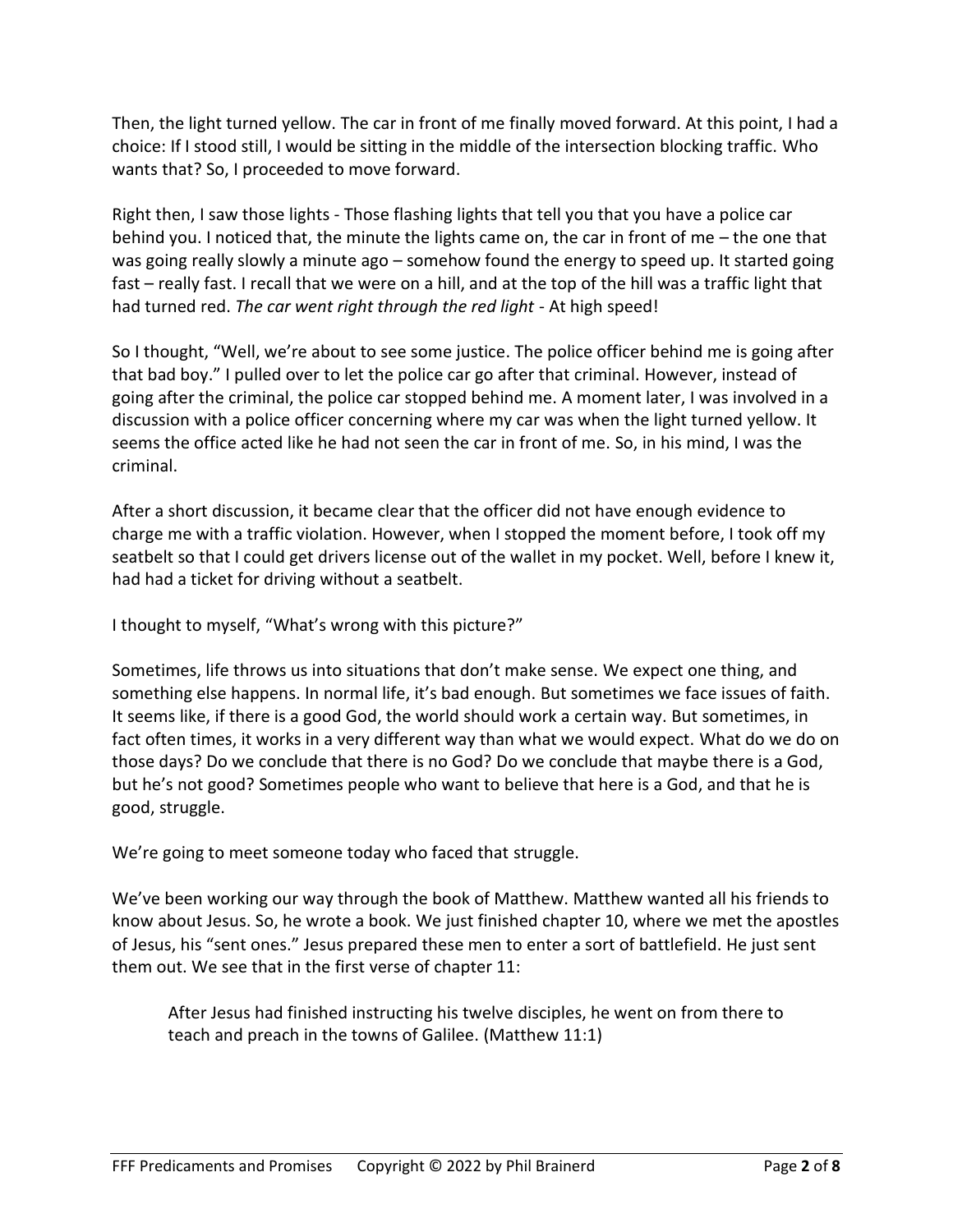In chapters 11 and 12, we're going to see Matthew change his focus. Jesus is going to teach and preach. We'll look at what Jesus has to say, of course. However, in this section, Matthew is going to concentrate on various reactions that Jesus received.

So, today, we're going to start a new series: Faith, Followers, and Failures. As Jesus teaches, some will respond with faith. Some will follow. Some, sadly will fail in different ways.

As I said, today, we're going to meet someone who struggled. So, today's message is entitled: "When your predicament doesn't match the promise." Let's read:

2 When John, who was in prison, heard about the deeds of the Messiah, he sent his disciples 3 to ask him, "Are you the one who is to come, or should we expect someone else?" 4 Jesus replied, "Go back and report to John what you hear and see: 5 The blind receive sight, the lame walk, those who have leprosy are cleansed, the deaf hear, the dead are raised, and the good news is proclaimed to the poor. 6 Blessed is anyone who does not stumble on account of me." (Matthew 11:2-6)

Let's take this apart. First, we have a predicament. Let's see what it is: "When John, who was in prison, heard about the deeds of the Messiah…" This is John the Baptist. We can see that he is in prison. Prison in those days was very different than it is today. Prison was usually in a dark, dingy building. Your cell may be nothing more than a pit. Or, your cell may be not much more than a small closet with stone walls. You might be able to wander in this area the size of a small closet. Or, you might be chained to a wall.

There's no climate control. If it's hot outside, you're hot. If it's cold outside, you're cold. Your food is likely just bread and water - And not much of it. It's horrible.

Compare this to the life John lived before his arrest. He lived in the wilderness. We're told he spent a lot of his time baptizing near the Jordan River. Today, we tend to see a lot of deserts in the Middle East. But if you're near a river in the right season, it can be beautiful. It's sunny with moderate temperatures. John spent most of his life as an outdoorsman. It's not a life of luxury, but to some, it's the best way to live.

What changed? John was a righteous man. In our next session, we'll learn that Jesus identified him as a great prophet. Great prophets speak the words of God. If those are good and encouraging words, everyone is happy. But sometimes, prophets are called upon to issue stern words: Words of warning - Words that call out sin. On one occasion, John was called upon to speak the second kind of words.

The man who was king at the time was Herod the second. He wasn't quite as evil has his father, Herod the Great, but he was bad. On a trip to Rome, he saw his brother's wife and fell in love with her. He seduced her and stole her from his own brother. Herod divorced his own wife to do so.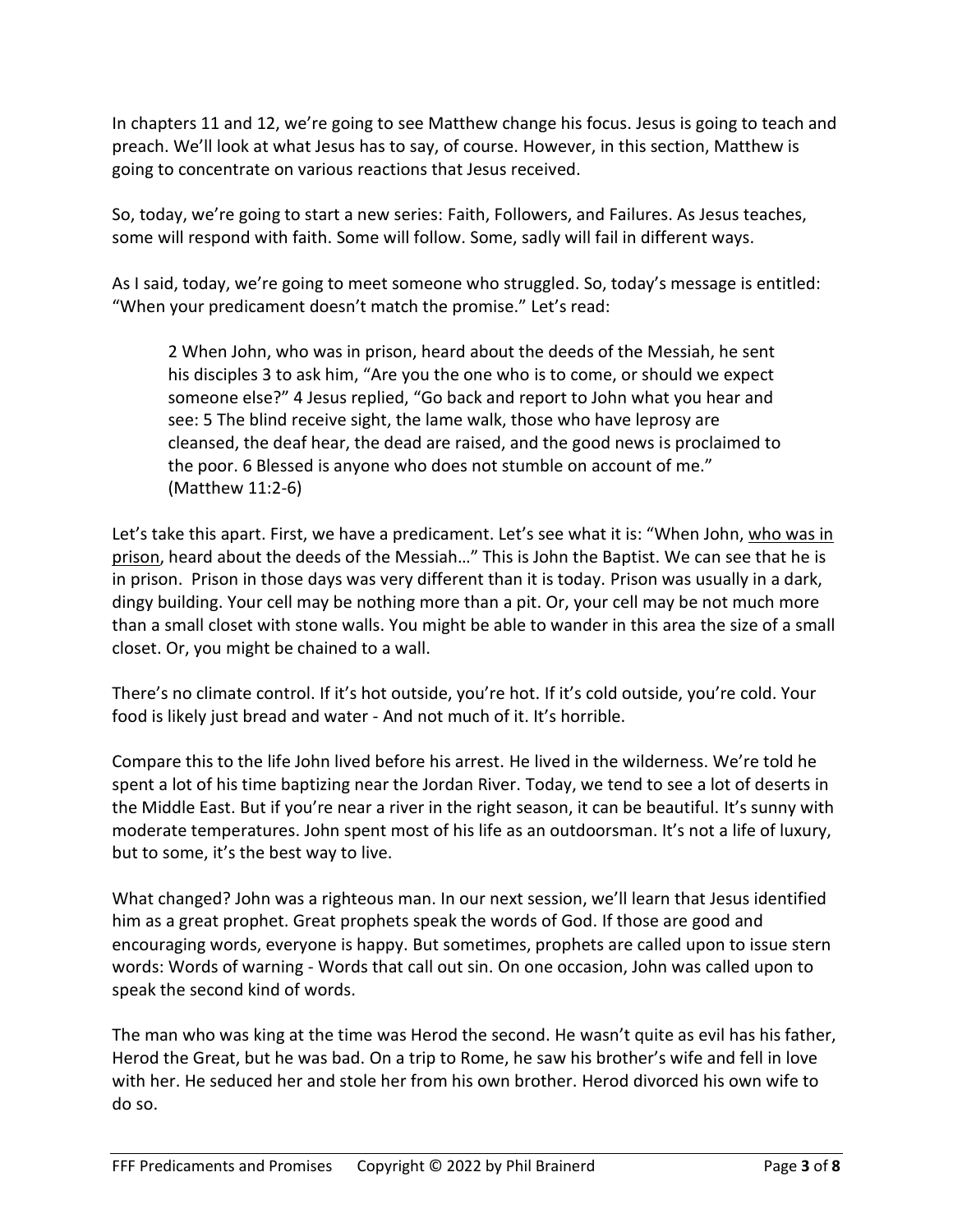According to the law of Moses, this was unlawful on many levels. It was wrong for anyone, much less a man claiming to be a legitimate leader of the Hebrew people.

So, John did what a good prophet would do. He called out Herod for his sin. The result? Herod had John arrested and thrown into prison. The only thing that kept Herod from killing John right away was fear that an execution might cause an uprising.

Did John deserve to be in prison? Was he a murderer or some other kind of lawbreaker? No. He was a righteous man obeying God. In fact, it was the law breaker who threw John into prison.

We've just seen the predicament. A righteous man is wasting away in prison. His only crime is being obedient to his God, and doing so in a way that showed great courage.

## **II. The Promise**

What was John expecting? Let's look at the promise that John and many of the people of ancient Israel were relying on.

13 "In my vision at night I looked, and there before me was one like a son of man, coming with the clouds of heaven. He approached the Ancient of Days and was led into his presence. 14 He was given authority, glory and sovereign power; all nations and peoples of every language worshiped him. His dominion is an everlasting dominion that will not pass away, and his kingdom is one that will never be destroyed. (Daniel 7:13-14)

Looking at what we just read, if someone were to ask you, "What would the Messiah look like?", how would you respond? Many in ancient Israel would have said the Messiah would be a conquering king. He was going to come from the clouds and kick out any evil people who are oppressing the Hebrews. Everyone would recognize that he is the great King. Not just the people of Israel, but everyone all over the planet.

Is that happening here? To be blunt, no. Jesus has spent a considerable time doing public ministry. He's found a group of who, not to be mean, were a group of nobodies. There were four fishermen and a tax collector. At least the fishermen were honest. Tax collectors were dishonest and hated.

John is hearing reports of miracles, but where' the conquering king? There's nothing. And to top it all off, John is languishing in prison. Shouldn't king Herod be one of the evil people who gets kicked out?

You could imagine John quietly asking: "What's wrong with this picture?"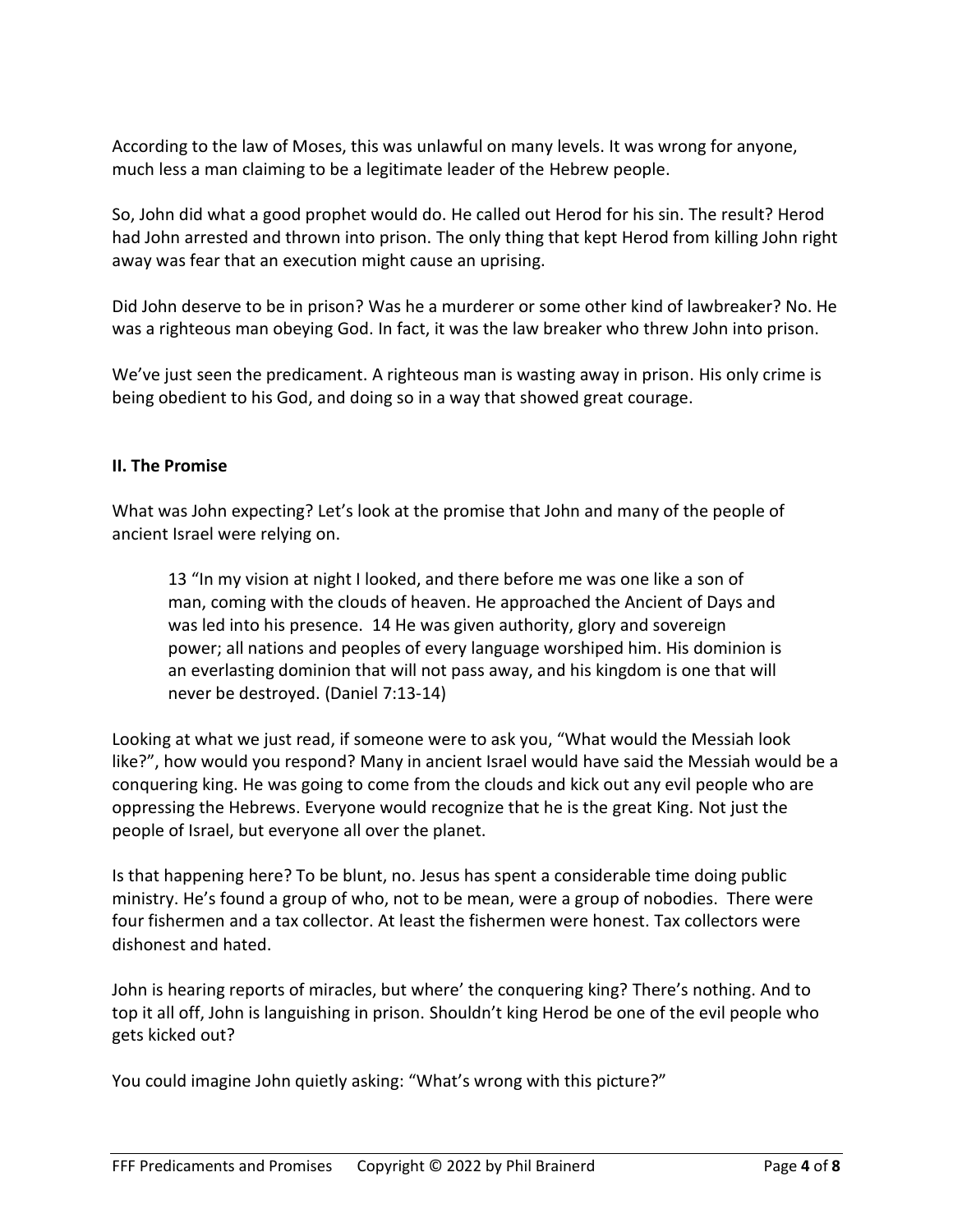So, John has a dilemma. He's in a predicament. He believes he has a promise. The predicament and the promise don't appear to match.

What does he do?

# **III. The Question**

John decides to ask a question. Let's read about it.

…he sent his disciples 3 to ask him, "Are you the one who is to come, or should we expect someone else?" (Matthew 11:2(b)-3)

John sends his disciples to Jesus. He asks a very straightforward and sincere question: "Did I make a mistake? Are you the one, or should we all wait for someone else?"

Here's an important principle. John is a great prophet. We can take great encouragement in knowing and even great prophets struggle with their faith. Let's listen to what King David wrote centuries before the time of Jesus:

> 13 As a father has compassion on his children, so the Lord has compassion on those who fear him; 14 for he knows how we are formed, he remembers that we are dust.

(Psalm 103:13-14)

When the people of God struggle, he understands. He has compassion. But even more than simple encouragement, God gives his children something more: We are given permission to ask questions. All over the Bible, people ask questions of God. So that's what John does\_ He asks.

How does Jesus respond?

## **III. The Promise, More Fully Understood.**

He responds by helping John to more fully understand the promises.

Jesus replied, "Go back and report to John what you hear and see: The blind receive sight, the lame walk, those who have leprosy are cleansed, the deaf hear, the dead are raised, and the good news is proclaimed to the poor. Blessed is anyone who does not stumble on account of me." (Matthew 11:4-6)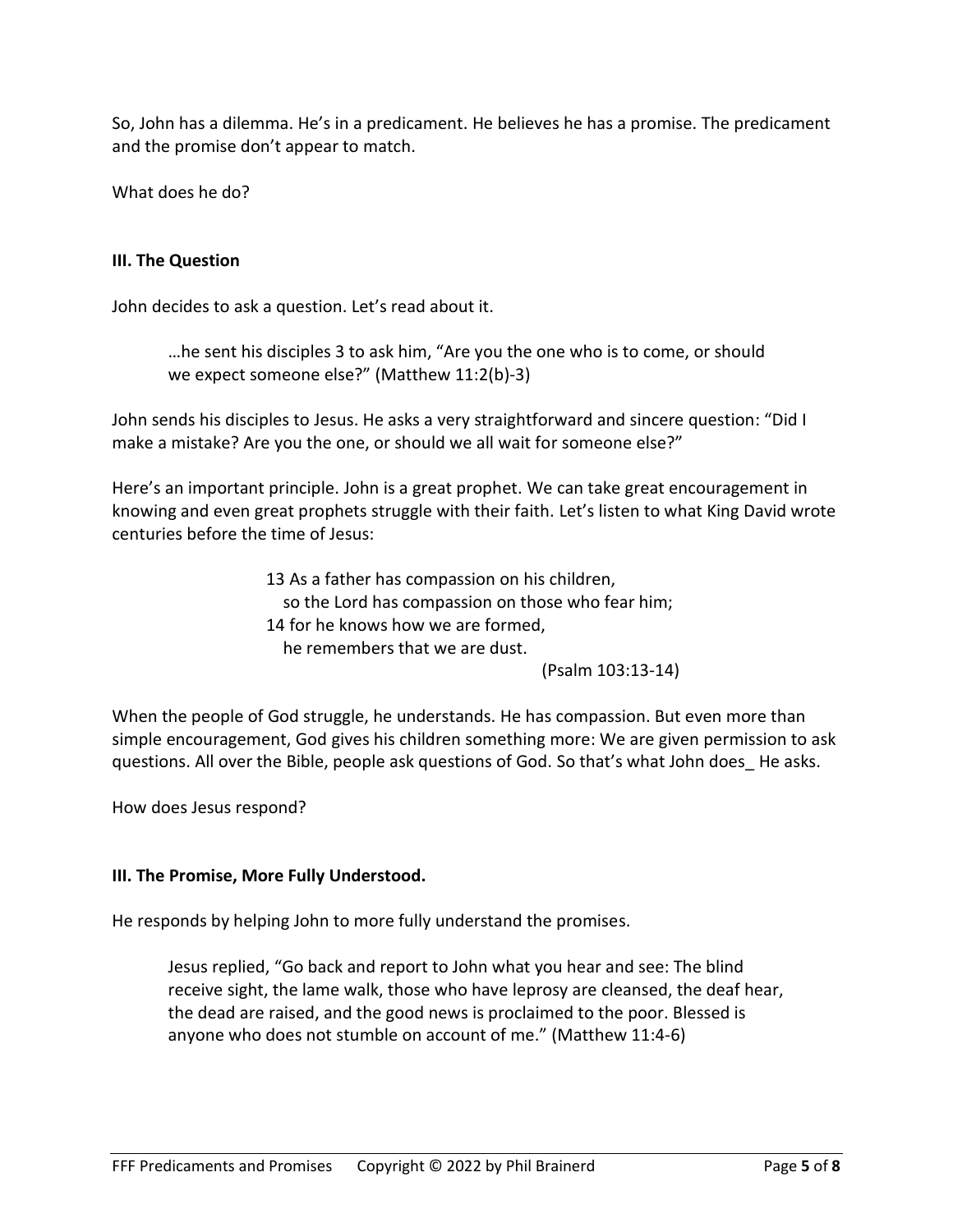When the children of God approach him with sincere questions, he answers. He may not answer the way we expect, but he answers.

It's important to understand something here: When John asked, "Are you the one?", Jesus could have just replied with a simple "yes" or "no". Or, he could have replied with a rebuke. He could have said, "yes, stupid."

But no. Jesus gave an answer tailored to John. John was a great prophet, but he was still a man. He was a man who struggled with his faith. So, Jesus gave him more than an answer - He gave John help. The answer he gave was something we've become familiar with in our study of Matthew: Messianic prophecy. The prophet Isaiah predicted the Messiah 700 years before. Here's one of the things he said:

> Then will the eyes of the blind be opened and the ears of the deaf unstopped. Then will the lame leap like a deer, and the mute tongue shout for joy. (Isaiah 35:5-6)

Jesus tells John, "Yes, I am the one. And here's how you know: I'm showing you evidence - I'm showing the world the credentials of the Messiah." Those are sufficient words of encouragement for a man of God like John. That's what John needed.

But Jesus gave him even more. Jesus was explaining that there is more than one promise of the Messiah. It's interesting, Jesus could have quoted another passage from Isaiah. Here it is:

> The Spirit of the Sovereign Lord is on me, because the Lord has anointed me to proclaim good news to the poor. He has sent me to bind up the brokenhearted, to proclaim freedom for the captives and release from darkness for the prisoners, 2 to proclaim the year of the Lord's favor and the day of vengeance of our God, (Isaiah 61:1-2)

That passage talks about good news to the poor. It also talks about freedom for prisoners. However, that wasn't to be the case for John. Jesus is saying, the Messiah will return one day as a conquering King. He will wipe out all evil. But that time has not come yet. The prisoners will one day be released, but not now.

John knew the Scriptures well enough that he could have seen the difference between the two passages, and why Jesus quoted one and not the other..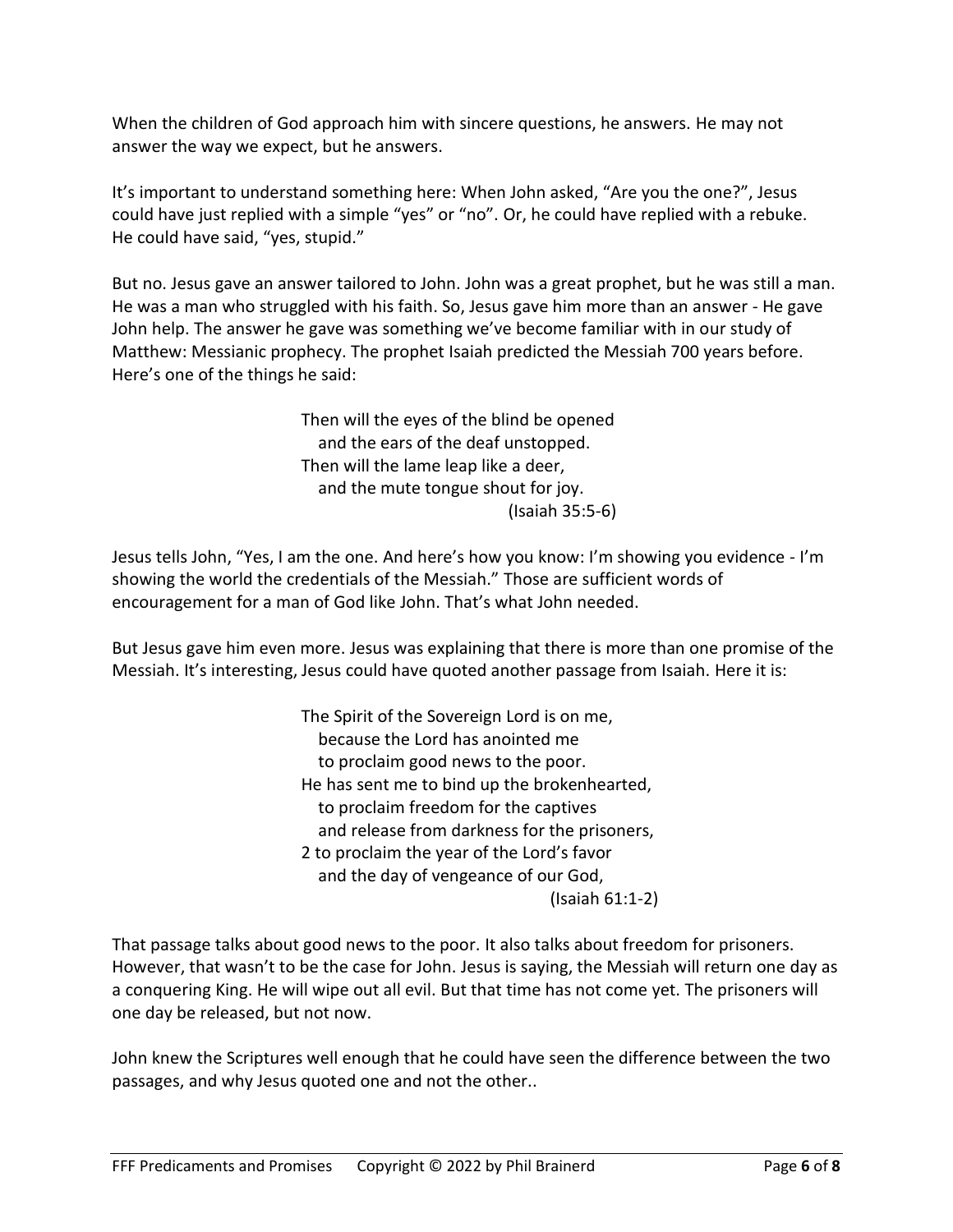Then Jesus finishes: "Blessed is anyone who does not stumble on account of me."

So there is a hint here. Jesus is saying: "John, hang on. You will not be released from prison. There will be another path for you." Jesus gave John all he needed to walk the path that God had for him. Jesus reminded him that if he could just hang on, there would be a great reward waiting for him in eternity.

Blessed are those who understand that God is not always what we expect.

#### **IV. What does this mean for us?**

So, what does this all mean for us? First, as I said earlier, it's comforting to know that even great prophets experience struggles with their faith. That's encouraging when we struggle. It's wonderful to know that the same God who acts like a father showing compassion is still here today. If you struggle, God knows about it - And he understands.

Next, it's OK to ask questions. We've talked about this in the past, so I'll just remind everyone that attitude is everything when we ask questions. Sometimes people ask questions with a fist raised in the air. People who do that should not expect compassion and answers. However, when people ask God sincere questions, often times he does answer. *We just need to understand that sometimes the answer isn't what we might expect.* God's Word is full of promises. However, not all the promises are fulfilled at the same time. Sometimes, it's tempting to pick the promises that give us the most hope at any given moment.

For example, the ancient Hebrew people liked the promise of a conquering king. Until he arrived, though, there would be suffering along with the successes. The promises for times of suffering involve the assurance that God is aware of our pain. Our Lord Jesus Christ came to earth and suffered more than we can ever understand. One of the reasons his did that is so that he can walk with us and understand when we suffer.

John needed to understand that the promises of God are wider than what he understood. Sometimes, we need that, too.

Let's pull this all together.

## **Conclusion**

We're calling our new series, "Faith, Followers, and Failures." Was John a failure because he struggled with faith? Not at all! Jesus gave John what he needed. That allowed him to endure the suffering that followed. In the end, the story of John the Baptist is a story of faith, in spite of the fact that he struggled along the way.